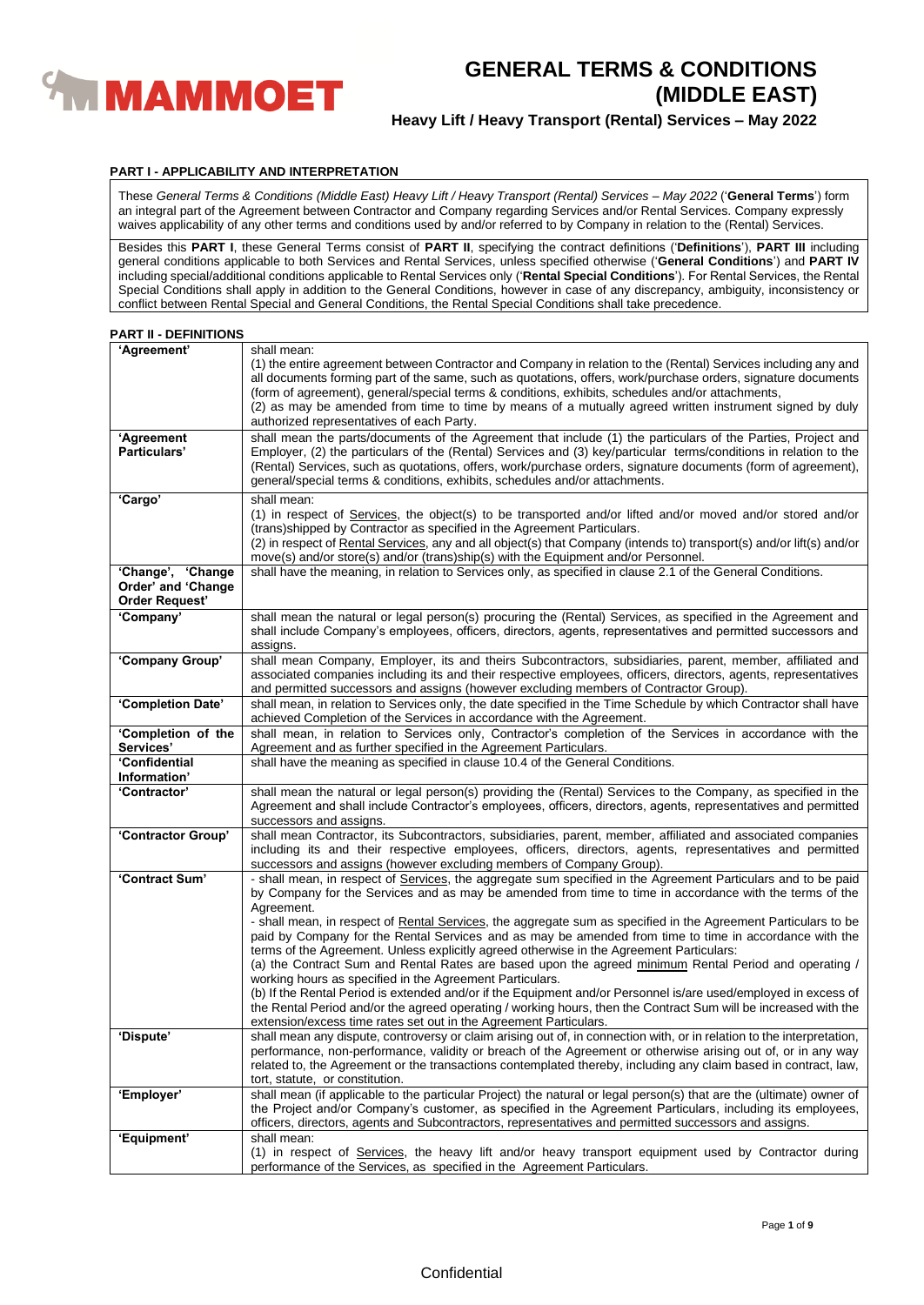

## **Heavy Lift / Heavy Transport (Rental) Services – May 2022**

|                    | (2) in respect of Rental Services, the heavy lift and/or heavy transport equipment rented out to Company, as<br>specified in the Agreement Particulars. |
|--------------------|---------------------------------------------------------------------------------------------------------------------------------------------------------|
| 'Force Majeure'    | shall have the meaning as specified in clause 6.4 of the General Conditions.                                                                            |
| 'Inclement         | shall mean, at Contractor's sole discretion, the existence or effects of heavy rain, wind (including but not limited                                    |
| Weather'           | to wind at lifting altitude) and/or other climatic conditions (including but not limited to hail, snow, cold,, dust storm                               |
|                    | and/or extreme high temperature), by virtue of which it is either not reasonable and/or not safe for Personnel                                          |
|                    | and/or Equipment exposed to continue working or which prevents performance of all or part of the Services.                                              |
| Law                | shall mean statutes, acts, ordinances, sub-ordinate legislation, regulations, by-laws, orders, directions, awards                                       |
|                    | and proclamations of any governmental, public or statutory authority in any jurisdiction which affects the                                              |
|                    | Services.                                                                                                                                               |
| 'Original Contract | Shall mean the Contract Sum agreed at the time Contractor and Company entered into the Agreement, hence                                                 |
| Sum'               | excluding any increases of the same that may be made from time to time in accordance with the terms of the                                              |
|                    | Agreement (Particulars).                                                                                                                                |
|                    |                                                                                                                                                         |
| 'Parties/Party'    | Shall mean Company and Contractor / either Company or Contractor                                                                                        |
| 'Personnel'        | shall mean:                                                                                                                                             |
|                    | (1) in respect of Services, the personnel deployed by Contractor during performance of the Services, as specified                                       |
|                    | in the in the Agreement Particulars.                                                                                                                    |
|                    | (2) in respect of Rental Services, the personnel rented out to Company, as specified in the in the Agreement                                            |
|                    | Particulars.                                                                                                                                            |
| 'Project'          | shall mean the project specified in the Agreement Particulars.                                                                                          |
| 'Rental Period'    | shall be at least the minimum rental period for each piece of Equipment and/or each individual Personnel                                                |
|                    | member, all as specified in the Agreement Particulars.                                                                                                  |
|                    |                                                                                                                                                         |
|                    | Unless agreed otherwise in the Agreement Particulars:                                                                                                   |
|                    | (a) The Rental Period for each piece of Equipment and/or each individual Personnel member shall commence                                                |
|                    | on the earlier of (i) the agreed (anticipated) commencement date of the Rental Period (if any) or (ii) the date of                                      |
|                    | actual arrival of the Equipment and/or Personnel on Site.                                                                                               |
|                    | (b) The Rental Period for each piece of Equipment and/or each individual Personnel member shall include the                                             |
|                    | period during which the Equipment is assembled and disassembled and shall exclude the period during which                                               |
|                    | the Equipment and/or Personnel is/are transported to/from the Site.                                                                                     |
|                    | (c) The Rental Period for each piece of Equipment and/or each individual Personnel member shall end on the                                              |
|                    | later of (i) the agreed (anticipated) end date of the Rental Period (if any) or (ii) the date on which actual                                           |
|                    | disassembly at Site is achieved and Contractor can commence demobilization from Site.                                                                   |
| 'Rental Rate(s)'   | Shall<br>mean<br>by<br>Company<br>the<br>rate(s)<br>(regular<br>and<br>extension/excess)<br>payable<br>per                                              |
|                    | hour/day/week/month/annum/other time period for each piece of Equipment and/or each individual Personnel                                                |
|                    | member, as specified in the Agreement Particulars.                                                                                                      |
| 'Rental Services'  | shall mean the rent-out and hire of Equipment and/or Personnel by Contractor and Company respectively and/or                                            |
|                    | ancillary services provided by Contractor for the duration of the Rental Period, all as specified in the Agreement                                      |
|                    | Particulars and as may be amended in accordance with the terms of the Agreement.                                                                        |
| 'Services'         | shall mean the heavy lift, heavy transport and/or ancillary services/works provided by Contractor, as specified in                                      |
|                    | the Agreement Particulars and as may be amended in accordance with the terms of the Agreement.                                                          |
| 'Site'             | shall mean:                                                                                                                                             |
|                    | (1) in respect of Services, the location(s) and/or area(s) designated by Company where the Services is/are to                                           |
|                    | be performed as specified in the in the Agreement Particulars.                                                                                          |
|                    | (2) in respect of Rental Services, the location(s) and/or area(s) designated by Company where the Equipment                                             |
|                    | shall be used, as specified in the Agreement Particulars.                                                                                               |
| 'Subcontractor'    | shall mean, in respect of either Party, a natural or legal person having a direct contract with the respective Party                                    |
|                    | or with any other Sub(sub)contractor of the respective Party for the performance of a part of the Services or the                                       |
|                    | Project.                                                                                                                                                |
| 'Third Party'      | shall mean a natural or legal person not being (a member of) Company Group or Contractor Group.                                                         |
| 'Time Schedule'    | shall mean, in relation to Services only, Contractor's schedule for performance of the Services as specified in                                         |
|                    | the Agreement Particulars.                                                                                                                              |

## **PART III – GENERAL CONDITIONS**

## **1. SCOPE OF SERVICES (WORK)**

In consideration for the Contract Sum, Contractor shall perform, provide and/or supply all (Rental) Services, set forth in the Agreement and perform all other obligations as set out in the terms and conditions of the Agreement (Particulars).

**2. CHANGES** (applicable to Services only)

**2.1 Change definitions**

2.1.1 '**Change**' shall mean any (1) change in the quality, quantity or nature of the Services including but not limited to additions, increases, decreases, omissions, removal, alterations, sequence changes and/or (2) Contractor proposed Changes as to accelerate performance of Services and/or achieve efficiency improvements and/or cost reductions and/or (3) change in Law.

'**Change Order**' shall mean a written instrument:

(1) formalizing a Change identified, initiated or required by either Company or Contractor,

(2) mutually agreed between authorized representatives of Company and Contractor,

(3) specifying the scope and details of the Change in the Services,

(4) specifying the amount of the adjustment, if any, in the Contract Sum, and

(5) the extent of the adjustment, if any, to the Time Schedule and/or Completion Date.

'**Change Order Request**' shall mean a written request or proposal for a Change Order submitted by either Company or Contractor and including:

(i) a description of the nature of the Change and the cause(s), event(s) and/or circumstances giving rise to the Change; and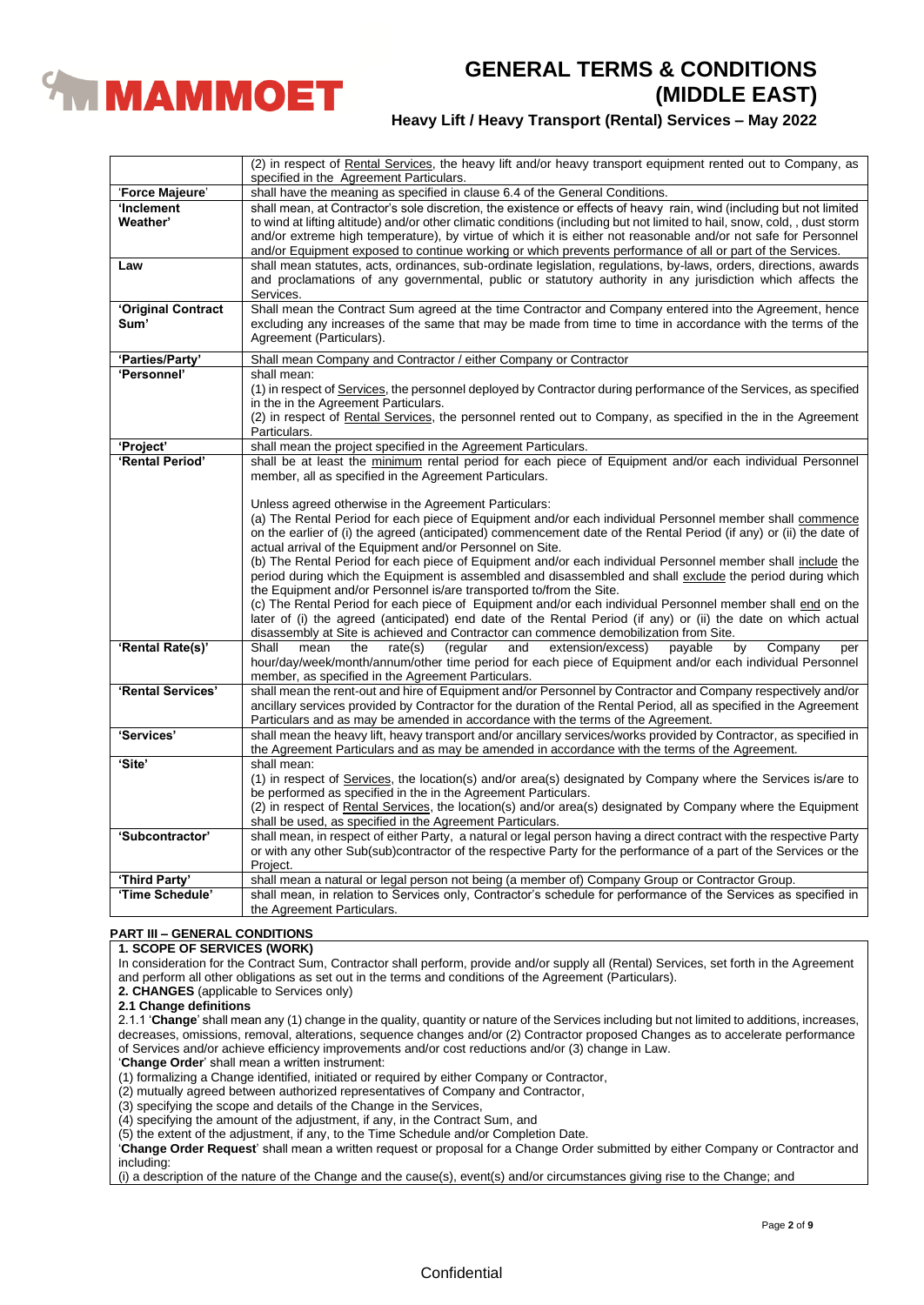

## **Heavy Lift / Heavy Transport (Rental) Services – May 2022**

Sum and/or Time Schedule and/or Completion Date. **2.2 Each Party can submit a Change Order Request** 2.2.1 Company may from time to time, but prior to Completion of the Services and subject to the limitations set in this clause 2, submit to Contractor a Change Order Request in relation to (a) Change(s) in the Services. 2.2.2 Contractor may from time to time, but prior to Completion of the Services, submit to Company a Change Order Request in relation to (a) Change(s) in the Services it has identified. **2.3 Company's and Contractor right to reject a Change Order Request** 2.3.1 Company may reject a Change Order Request submitted by Contractor if and to the extent the Change is necessary to overcome or correct: (i) the adverse consequences of a breach by Contractor of its obligations under the Agreement and/or defect in the Services caused by Contractor; and/or (ii) the adverse consequences of a negligent act or omission of Contractor in relation to the Services. 2.3.2 Contractor may reject a Change Order Request submitted by Company if and to the extent the scope of the Change falls outside the scope of Contractor's normal business activities and/or if other projects of Contractor or its (Sub)contractors will be delayed unreasonably at the sole discretion of Contractor. **2.4 Circumstances entitling Contractor to (request) a Change Order** 2.4.1 The following events and circumstances will in any event entitle Contractor to a Change Order including any adjustment of the Contract Sum and/or Time Schedule and/or Completion Date resulting therefrom: (a) Company's failure to meet its obligations under the Agreement; (b) amendment or additions to documentation, drawings or other information provided by Company; (c) new, additional or deviating instructions, directions and/or acts or failures to act by Company during performance of the Services; (d) delays or disruption caused by Company, Employer and/or any of its/their other (Sub)Contractors; (e) actual ground/subsoil conditions that cannot withstand the ground bearing pressure ('GBP') required for Contractor's equipment (including Cargo weight) used during performance of the Services, as specified by Contractor in the Agreement. In addition, Company shall also indemnify Contractor Group in respect of any and all damages, losses, claims, costs etc. resulting from such insufficient/unsuitable subsoil conditions; (f) the structural integrity of the Cargo is insufficient to safely and efficiently execute the Services and/or is not suitable for the lift and/or transport method used during performance the Services as specified in the Agreement. In addition, Company shall also indemnify Contractor Group in respect of any and all damages, losses, claims, costs etc. resulting from such unsuitability. (g) inaccuracy, incorrectness and/or incompleteness of information and documentation that Company has provided or has caused to be provided to Contractor. (h) Change in applicable laws, site rules and regulations, safety rules and/or regulations impacting performance of the Services; (i) Delays or disruption caused by conditions which, in Contractor's sole opinion, make performance of the Services and/or operation of Contractor's equipment potentially unsafe or potentially hazardous to life or property, including but not limited to operating equipment beyond operating limits specified by manufacturer and Inclement Weather. (j) other events, conditions and circumstances not caused by and/or beyond Contractor's control (including but not limited to Force Majeure events) and/or for which Company is responsible pursuant to this Agreement or at law and/or a change in Law coming into force after the date the Agreement is executed. **2.5 Determination of Contract Sum adjustment** 2.5.1 Adjustments to the Contract Sum on account of a Change in the Services shall be determined by any one or a combination of the listed methods, following the below order of precedence: (a) in accordance with applicable unit or hourly rates specified in the Agreement for equal or similar Services or subsequently agreed upon;

(ii) to the extent reasonably known by and available to the Party submitting the request at the time of submission, a general

description of the impact of the Change and a specification/substantiation/estimate of the impact of the Change (if any) on the Contract

(b) on a cost-plus basis including a mark-up of fifteen percent (15%) of the aggregate amount.

(c) by mutual agreement of a (itemized) lump sum;

(d) a fair and reasonable valuation method as may otherwise be agreed between the Parties.

## **2.6 Change Order processing and disputes**

2.6.1 Change Order Requests submitted by Contractor shall be approved, modified or rejected in writing by Company promptly upon submission by Contractor and in no event later than fourteen (14) days after such submission..

2.6.2 If Contractor and Company cannot agree on adjustment of the Contract Sum and/or Time Schedule and or Completion Date and/or on any other aspect of the Change or Change Order Request submitted by Company, Company may, subject to clause 2.3.2, direct Contractor in writing to proceed and execute the Change as requested by Company. In such event:

(a) to the extent the disagreement relates to compensation, Contractor is not obligated to perform the Change until Company has issued a written instruction to proceed to Contractor and granted Contractor a (provisional) Contract Sum adjustment equal to direct costs plus a 15% mark-up for overhead and profit.

(b) the disagreement about the Change (Order Request) shall qualify as a Dispute for which either Party may commence (expedited) dispute resolution in accordance with clause 9.2.2. ('Disputes').

#### **2.7 Scope reduction or removal**

2.7.1 Company may only request a Change Order including removal or reduction of parts or items of the Services to the extent such removed of reduced parts or items will not be performed by any other party including Company. Such removal or reduction of Services by Company shall be treated as a (partial) termination of the Agreement and will entitle Contractor to compensation as set out in clause 6.1 ('Termination by Company for its convenience').

#### **3. SCHEDULE, SCHEDULE CHANGES AND DELAY**

### **3.1 General**

3.1.1 Contractor shall commence and proceed with performance of the (Rental) Services in accordance with the Time Schedule, agreed Mobilization date(s) and/or Rental Period and (in case of Services) shall complete/provide the Services (or any specified part thereof) on or before the date(s) as specified in the Time Schedule (including the overall Completion Date), subject to extension of time pursuant to clauses 3.3 (Delay or schedule changes not caused by Contractor) and 6.4 (Force Majeure).

**3.2 Company's right to suspend Services or Amend Time Schedule for its convenience**

### **Confidential**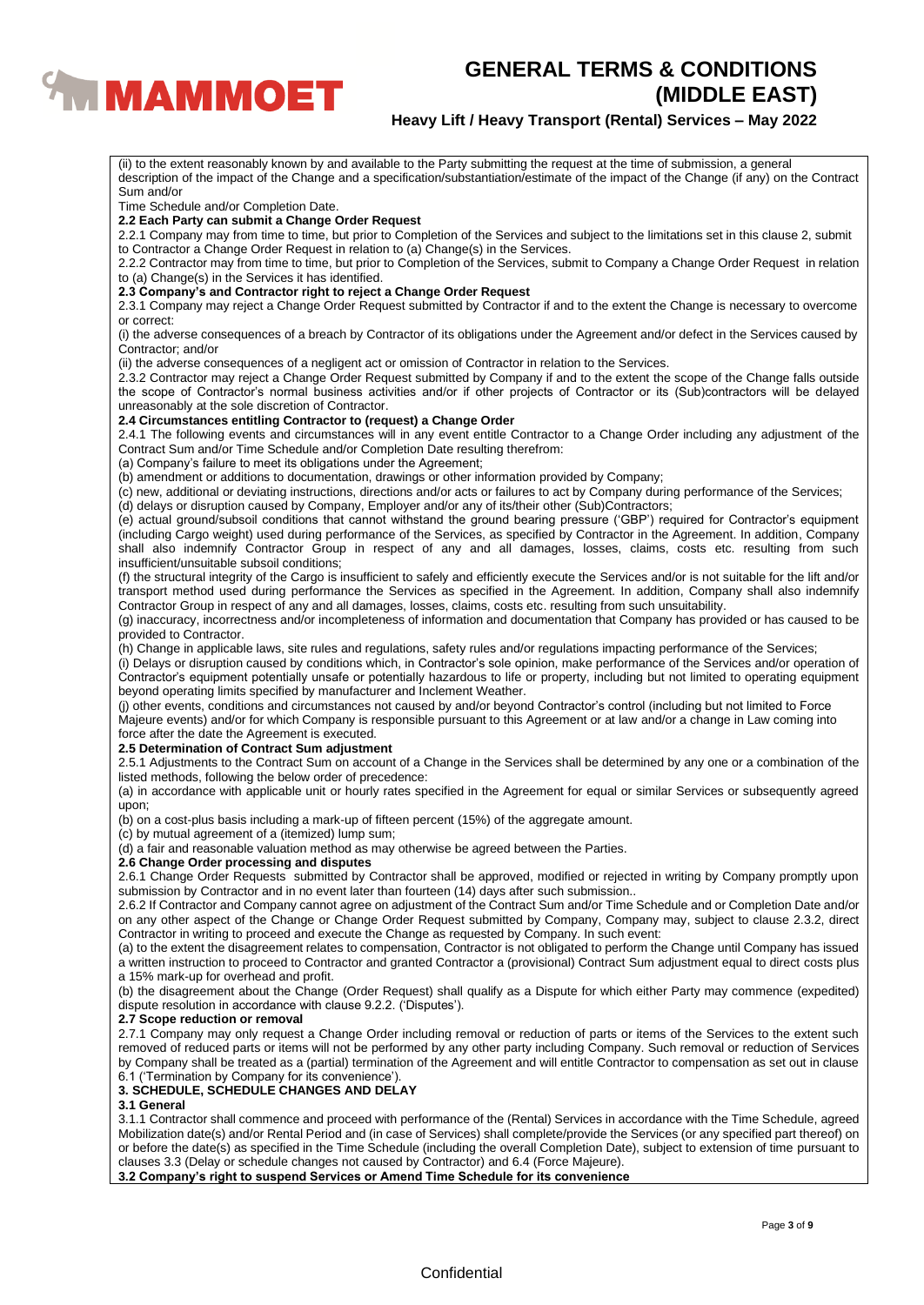

## **Heavy Lift / Heavy Transport (Rental) Services – May 2022**

3.2.1 Company may, at any time, instruct Contractor to suspend the Services or part thereof and/or amend the Time Schedule, for any reason whatsoever by giving notice in writing to Contractor indicating the effective date(s) of suspension. Contractor shall cease the Services on the effective date of suspension as instructed, and in the case of services which cannot be ceased immediately, Contractor shall use reasonable endeavours to cease services as soon as possible.

3.2.2 Company may at any time instruct Contractor to resume the Services by giving written notice to Contractor specifying the effective date of resumption, however subject to a notice period of at least ten (10) days within which Company shall provide an updated Time Schedule to Contractor.

### **3.3 Delay or schedule changes not caused by Contractor – compensation & time extension**

3.3.1 In the event of suspension (including suspension for Company's convenience) or other delay (including Company initiated changes to the Time Schedule) due to circumstances not attributable to Contractor (including but not limited to a lawful suspension of the performance of the Services by Contractor and/or a Change Order event or circumstance as specified in clause 2), Contractor shall be entitled to:

(a) delay compensation in accordance with the applicable prices and (unit) rates set forth in the Agreement Particulars and/or, to the extent such prices and (unit) rates are not available, (b) on a cost-plus basis including a mark-up of fifteen percent (15%) of the aggregate amount; and

(b) extension of time in respect of the Time Schedule (including any intermediary milestones and the Completion Date) equal to the duration of the suspension/delay plus any further extension that may be reasonably necessary as caused by the suspension/delay.

3.3.2 The following shall equally apply to each Party and be subject to clause 2 ('Changes') of the Agreement:

(i) Notification of suspension or other delay not attributable to Contractor

(ii) Submission of a request to the other Party regarding suspension or other delay not attributable to Contractor; and

(iii) Resolution of any disagreement between the Parties about adjustment of the Contract Sum and/or Time Schedule and or Completion Date and/or on any other aspect of the suspension or other delay not attributable to Contractor.

#### **3.4 Delay or Schedule changes caused by Contractor – Liquidated Damages**

3.4.1 If due to its negligence Contractor is the sole cause of a failure to complete the Services by the Completion Date or, in case of Rental Services, to mobilize or provide the Equipment and/or Personnel on the agreed date(s) during the Rental Period Contractor shall be liable to pay delay liquidated damages only if such is specified in the Agreement Particulars. Such liquidated damages are to be applied as Company's sole financial remedy for loss or damages arising out of Contractor's failure and be considered as a genuine preestimate of the losses incurred.

3.4.2 In any event Contractor's total aggregate liability in relation to liquidated damages shall be limited to 5% of the Original Contract Sum unless otherwise specified in the Agreement Particulars. Liquidated damages shall be Company's sole remedy for delay and Contractor's failure as specified in clause 3.4.1. In the event that time is at large, quantum of Company's claim for general damages for delay shall be limited to 5% of the Original Contract Sum.

#### **4 PRICE, PAYMENT AND TAX**

#### **4.1 Contract Sum**

4.1.1 The Contract Sum to be paid for the (Rental) Services, the breakdown of the Contract Sum and the relevant payment terms and conditions are provided in the Agreement Particulars. The Contract Sum is based upon the (scope of) the (Rental) Services and is subject to any Change Order or other amendment in accordance with the Agreement.

#### **4.2 Payment**

#### 4.2.1Company shall pay:

(a) the (agreed parts of) the Contract Sum plus any applicable taxes, duties etc. as defined in clause 4.2(c) in accordance with the payment (milestone) schedule and within the payment period(s) set out in the Agreement Particulars,

(b) within 30 days from submission of each invoice by Contractor; and

(c) without any withholding of any nature (excluding as required by applicable law). No payment from Company to Contractor shall depend on payment from Employer to Company.

#### **4.3 Tax**

4.3.1 The Contract Sum is exclusive of VAT and all other taxes, duties and/or penalties etc. levied by government and/or other authorities in respect of and/or in connection with the Agreement or the Services, with the exception of corporate income tax and/or other tax on income to the extent due by Contractor in accordance with applicable law.

### **4.4 Inflation**

4.4.1 The Contractor may increase the Contract Sum at any time by giving the Company not less than 14 days' notice in writing where there is an increase in the direct cost to the Contractor of supplying the relevant Services and which is due to any factor beyond the control of the Contractor.

## **5 OTHER (RENTAL) SERVICES RELATED CONDITIONS & PRICE ASSUMPTIONS**

#### **5.1 Information and documents**

5.1.1 A Party may fully rely on the information and documentation provided by or on behalf of the other Party. Each Party is responsible for the accuracy, correctness and completeness of the information and documentation it has provided or has caused to be provided to the other Party. The providing Party shall indemnify the other Party for any damages, losses, claims, costs etc. which result from the inaccuracy, incorrectness and / or incompleteness of the information and documentation of the providing Party.

5.1.2 (applicable to Services only) Contractor shall, if required by or pursuant to the Agreement and subject to its professional knowledge as a heavy lifting and transport company and subject the scope of the Services, review all documents, drawings, specifications and instructions relating to the Services for discrepancies and errors. However Company is and shall remain responsible for any and all consequences resulting from such discrepancies and errors in documents, drawings, specifications and instructions as received by Contractor from Company.

## **5.2 Permits, compliance with law, quarantine requirements**

5.2.1 Unless specified otherwise in the Agreement, Company is responsible for obtaining, at its own expense, all permits, licences, customs clearance and other approvals required for performance of the Project and/or the (Rental) Services and for getting access to the Site.

5.2.2 Contractor and Company shall comply with all applicable laws, regulations, ordinances and/or other regulatory requirements and instructions of governments.

5.2.3 For the avoidance of doubt, to the extent that Contractor is obliged to comply with any applicable quarantine requirements, this shall qualify as a Change entitling Contractor to a Change Order.

## **5.3 Site accessibility & conditions**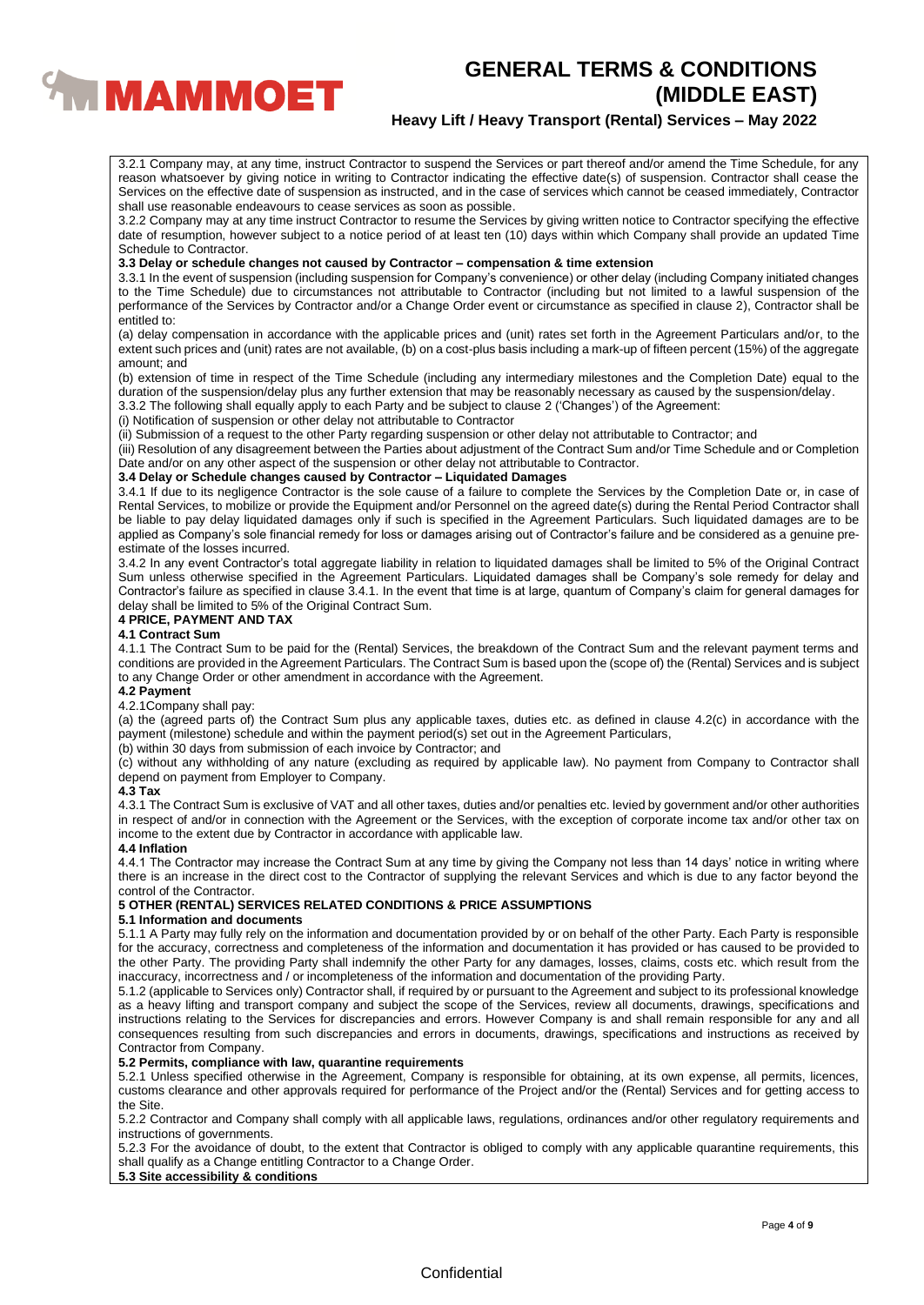

## **Heavy Lift / Heavy Transport (Rental) Services – May 2022**

5.3.1 Company shall ensure that the Site is properly accessible, that Contractor's equipment can be mobilised and/or assembled properly and safely to, on and from the Site and that the (Rental) Services can start on the agreed date and can be performed without interruption or hindrance.

5.3.2 Company shall further provide good working conditions at the Site (in particular with regard to health and safety) and ensure that such conditions comply with all local regulations and requirements.

**5.4 Professional / independent performance of Services** (applicable to Services only)

5.4.1 Contractor shall exercise all reasonable skill, care and diligence in the performance of the Services and shall carry out all its responsibilities in accordance with recognized professional standards.

5.4.2 Contractor shall have the sole control over the means and methods required for performance of the Services. Contractor shall plan and execute the Services as it suits the Contractor best, provided that the Contractor complies with the Time Schedule and reasonable instructions of the Company in accordance with the provisions of the Agreement.

#### **5.5 Safety First**

5.5.1 Notwithstanding anything to the contrary in the Agreement the Contractor shall in any event not be required to undertake any activities or comply with any instruction or direction, which are reasonably deemed by the Contractor to be unsafe or potentially hazardous to life or property.

#### **5.6 Cargo**

5.6.1 Unless specified otherwise in the Agreement, Company is responsible for providing Cargo hoisting, anchor, jacking and/or lashing points with a capacity/strength that is sufficient for efficient and safe performance of the Services or, in case of Rental Services, efficient and safe performance of the activities Company intends to execute with the Equipment. Company shall further be responsible for Cargo packaging.

5.6.2 Company shall ensure that the Cargo, in all aspects including but not limited to structural integrity, centre of gravity, weight and/or design, is suitable and able to withstand the forces and/or manipulation resulting from the agreed method for performance of the Services (e.g. lifting, transportation, jacking and/or sliding) or, in case of Rental Services, for the activities Company intends to execute with the Equipment.

#### **5.7 Warranty and defects** (applicable to Services only)

5.7.1 Contractor warrants that it shall use good workmanship and perform the Services in accordance with the provisions of the Agreement. Notwithstanding and due to the nature of the Services it is expressly agreed that Contractor is not responsible for works of repair, reconstruction, re-testing, and rectification and shall not make good defects, imperfections or other faults as may occur after completion of (an intermediary milestone of) the Services.

## **6 SUSPENSION / TERMINATION / CANCELLATION**

## **6.1 Termination by Company for its convenience**

6.1.1 Company may, at any time, cancel or terminate the Agreement, for any reason whatsoever and at its own convenience by giving notice in writing to Contractor indicating the effective date of the termination.

6.1.2 In the event of termination or cancellation of the Agreement in accordance with this clause 6.1 Company shall pay to Contractor (a) the value of the (Rental) Services performed up to and including the effective date of the termination, (b) agreed demobilisation fees plus all reasonable cost incurred by Contractor as a result of the termination/cancellation and (c) a fee of 25% of the remaining terminated non-performed value of the Services or, in case of Rental Services, the sum as specified in the Agreement Particulars to be paid by Company for the remaining terminated part of the agreed minimum Rental Period. To the extent applicable and possible such value and costs shall be calculated by applying the pricing/rates included in the Agreement.

#### **6.2 Termination by Company for Cause (Contractor's default/breach)**

6.2.1 If Contractor breaches any material obligation it has assumed in the Agreement and does not cure such violation within thirty (30) days ('Cure Period') following written notice of such breach from Company to Contractor to be issued within 10 days of the date of the breach, then Company may terminate the Agreement by giving ten (10) days' written notice to Contractor. ln the event that such breach is not reasonably susceptible to cure within thirty (30) days, Contractor's Cure Period shall be extended to a maximum of ninety (90) days, unless otherwise agreed to by Company in writing.

6.2.2 In the event of termination for cause Company shall pay Contractor the value of (Rental) Services performed less any direct and reasonable costs incurred as a result of having the (Rental) Services performed by a replacement Subcontractor.

## **6.3 Suspension / Termination by Contractor for Cause (Company's default/breach)**

#### 6.3.1 If:

(a) Company has failed to pay Contractor for the (Rental) Services for a period of fifteen (15) days after the date such payment is due under the Agreement, and/or

(b) Company is in breach of any of its other material obligations assumed under the Agreement and it does not cure such breach within thirty (30) days following written notice of such breach from Contractor to Company, and/or

(c) the Services or the Project, in whole or substantial part, is stopped for a period of sixty (60) consecutive days through no act or fault of Contractor,

then without prejudice to any other rights and remedies that Contractor may have under or pursuant to the Agreement (provided by law or in equity), the Contractor may give Company ten (10) days' written notice' ('Suspension Notice') of such breach or default and, in the event such breach, failure or default is not cured within such ten (10) day time period, Contractor may suspend performance under the Agreement.

6.3.2 If such breach, failure or default is not cured by Company within twenty (20) days from the date of the Suspension Notice, Contractor may terminate from the Agreement and shall be paid, in each case without duplication: (i) the amounts, fees and costs as specified in clause 6.1 (Termination for Company's convenience) plus (ii) any further losses or damages incurred by Contractor and not expressly waived pursuant to the Agreement.

### **6.4 Force Majeure**

6.4.1 Force Majeure' shall mean circumstances, conditions and/or events, which are beyond the reasonable control of either Party and that could not be foreseen at the time the Agreement was entered into, occurring in the absence of any fault of negligence of any Party and which cannot be avoided or prevented through the adoption of reasonable measures, which temporarily or permanently prevent the performance of any obligation (with the exception of payment obligations) under the Agreement, including but not limited to industry wide or regional strikes, substantial supply chain disruptions and labour disturbances, (not including the personnel of the Group of the affected Party), cyber security related events, mutinies, quarantines, epidemics, pandemics, wars (whether declared or undeclared), acts of terrorism, blockades, embargo's, riots, civil disturbances, civil wars, fires, storms and/or other weather conditions and/or other acts of nature. Inclement Weather that is not abnormal for the Site shall not qualify as Force Majeure.

### **Confidential**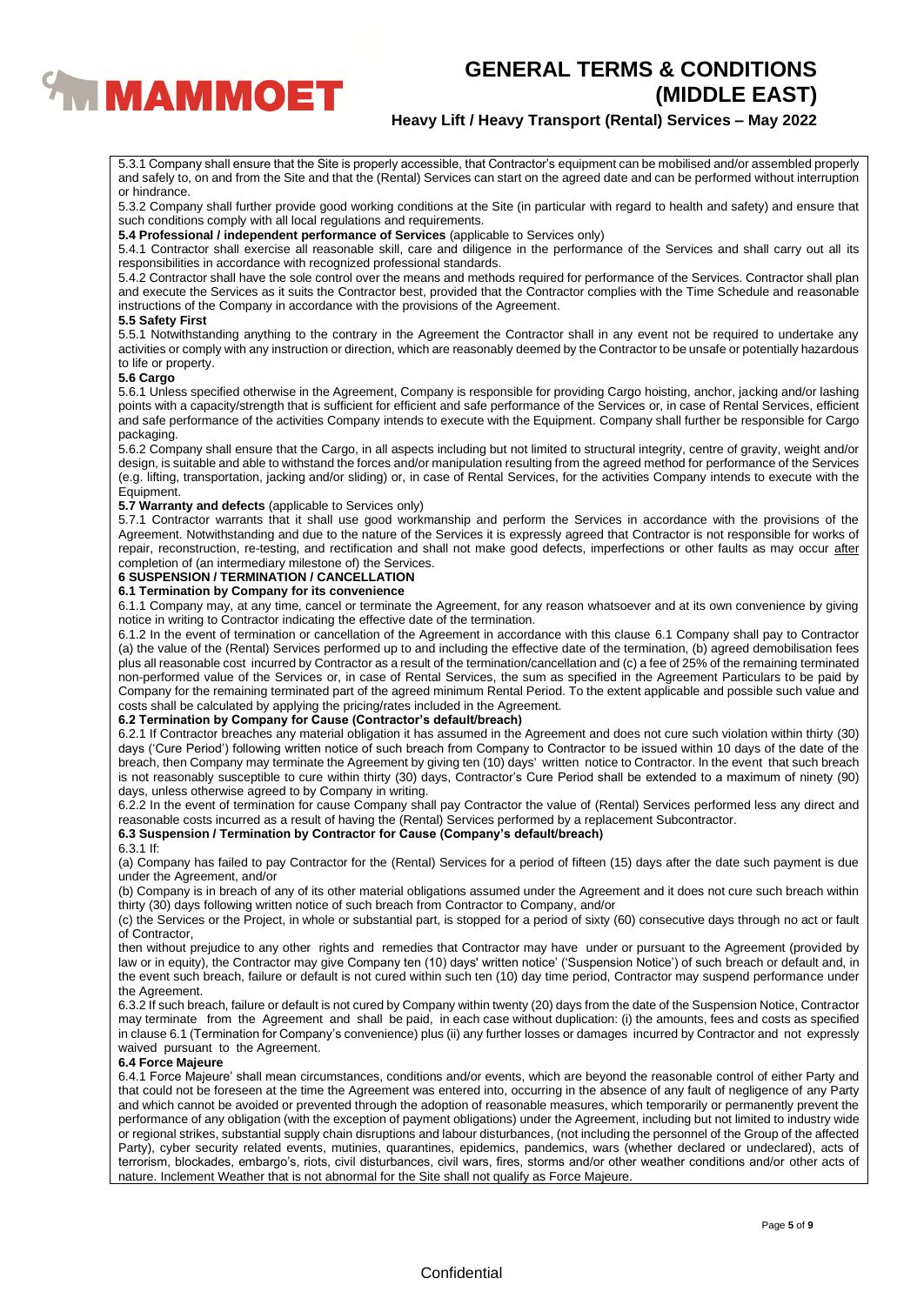

## **Heavy Lift / Heavy Transport (Rental) Services – May 2022**

6.4.2 In the event that the performance of obligations under the Agreement is temporarily prevented due to a Force Majeure occurrence, the Force Majeure occurrence will only have the effect of deferring the performance of those obligations (excluding payment obligations), and shall not serve to relieve any party of other obligations under the Agreement.

6.4.3 Promptly upon the occurrence of Force Majeure, the affected Party shall give written notice to the other Party, citing the Force Majeure event, the effect of this event upon the party's contractual obligations, and the extent of mitigation action taken. The affected Party shall make all reasonable effort to mitigate and reduce to a minimum the effects of the Force Majeure.

6.4.4 In case of Force Majeure, the Contractor shall be granted such time extension – and accordingly the Time Schedule and Completion Date or, in case of Rental Services the Rental Period, shall be adjusted - as is reasonably necessary to reflect the effect of the delay.

6.4.5 Unless agreed otherwise in writing, either Party will be allowed to terminate the Agreement in case of a Force Majeure event lasting fifteen (15) days or more. In the event of such termination Company shall only be obliged to pay the value of the Services performed and all reasonable direct cost (including demobilisation costs) incurred as a result of this termination. To the extent applicable and possible such value and costs shall be calculated by applying the pricing/rates included in the Agreement.

#### **7 LIABILITY & INDEMNITY 7.1 General liability basis**

7.1.1 Contractor shall only be liable for any damage, loss, injury, expense and/or cost of any kind if and to the extent such damage, loss, injury, expense and/or cost is caused by negligent errors, acts, omissions or breach of contract by Contractor and/or any of its Subcontractors.

#### **7.2 Limitation of aggregate liability**

7.2.1 Except for the gross negligence or wilful misconduct on the part of Contractor and further to the fullest extent permitted by applicable law, Contractor's total aggregate liability whether in contract, in tort (including but not limited to negligence), for breach of statutory duty, in restitution, in law or in equity or for any cause of action whatsoever arising under or in connection with the Agreement for loss, damage, damages, cost, expense, expenses, disbursements, liability (including in respect of any fine or penalty) interest and costs, whether direct or indirect, present or future, actual or contingent, fixed or unascertained shall be limited to 50% of the Original Contract Sum. Company shall indemnify, defend and hold harmless Contractor Group for all damages, losses, claims, costs, liability etc. of Company Group exceeding the above mentioned limitation.

#### **7.3 Exclusion consequential loss liability**

7.3.1 Notwithstanding any of the indemnities and liabilities specifically referred to elsewhere in the Agreement, neither Party shall be liable, whether in contract, in tort (including but not limited to negligence), for breach of statutory duty, in restitution, in law or in equity or for any cause of action whatsoever arising under or in connection with the Contract, for any loss of profit or anticipated profit, loss of revenue, loss of turnover, loss of opportunity, loss of production, loss of use, loss of business, or any consequential or indirect losses whatsoever. Any loss or damage, as mentioned in this article, of Company Group shall be deemed loss or damage of Company. Any loss or damage, as mentioned in this article, of Contractor Group shall be deemed loss or damage of Contractor. Each party shall indemnify, defend and hold the other party harmless accordingly.

### **8 INSURANCE**

**8.1 Contractor and Company provided standard insurance**

8.1.1 Each Party shall at its sole cost take out and maintain during the existence of the Agreement and the Services the following insurances:

(a) **Workers' Compensation and Employer's Liability** Insurance for its own personnel as prescribed by applicable laws

(b) **Commercial General Liability** (third party bodily injury and third party property damage) insurance with a coverage limit of USD 2,500,000 (two million five hundred thousand USD) being a combined single limit per occurrence.

(c) **Automobile Liability** Insurance for the equipment that is owned, leased or hired by the Party (covering bodily injury and property damage) as prescribed by applicable laws.

(d) any other insurance required by the applicable law.

#### **8.2 All-risk insurance provided by Company (CAR/Cargo insurance)**

8.2.1 Company shall take out and maintain, at its/their sole cost, or shall procure that any other member of the Company Group shall take out and maintain, for the duration of the Agreement and the Project, insurance(s) adequately covering at least physical loss or damage caused to or respectively caused by the Cargo at the Site and/or during transportation and/or (temporary) storage. Company shall also maintain (or arrange that its Group shall maintain) appropriate insurance covering damage to or loss of any other Site installations or other property owned by or otherwise in the care custody and control of Company Group such as but not limited to permanent construction and/or existing facility. These insurances shall in any event be primary to the insurances taken out by Contractor Group. The insurance policy provided by Company and/ any member of the Company Group shall be endorsed to waive subrogation against the Contractor Group. All policies of insurance provided by Company or Company Group shall name the Contractor and Contractor Group as additional insured.

## **8.3 All-risk insurance provided by Contractor (Equipment insurance)**

8.3.1 Contractor shall at its sole cost take out and maintain during the existence of the Agreement and the Services Equipment insurance for the Equipment that is owned, leased or hired by the Contractor in an amount of the full replacement value.

#### **8.4 Waiver of subrogation / naming as co-insured / insurance certificates**

8.4.1 The insurances taken out by each Party in accordance with clause 8.1 and 8.3 shall be endorsed to waive subrogation against the other Party and its respective Group and (except for the Workers' Compensation and Employer's Liability Insurances) will name the other Party and its respective Group as additional insured. The waiver of subrogation and the naming as additional-insured however only apply to the extent that the respective Party has assumed any liabilities under the Agreement. Each Party shall issue certificates of insurances to evidence the existence of the insurances.

#### **8.5 Liability for insurance deductible**

8.5.1 A Party shall pay or reimburse the other Party for deductibles on the insurance policies taken out by the other Party to the extent that its negligence or fault under the Agreement gave rise to any claim on such policies. The liability to pay or

reimburse the deductible amount shall be limited USD 100,000 (one hundred thousand USD) per occurrence).

### **9 GOVERNING LAW AND DISPUTE RESOLUTION**

#### **9.1 Governing law**

9.1.1 The Agreement will be governed by and construed in accordance with laws of England and Wales.

**9.2 Disputes**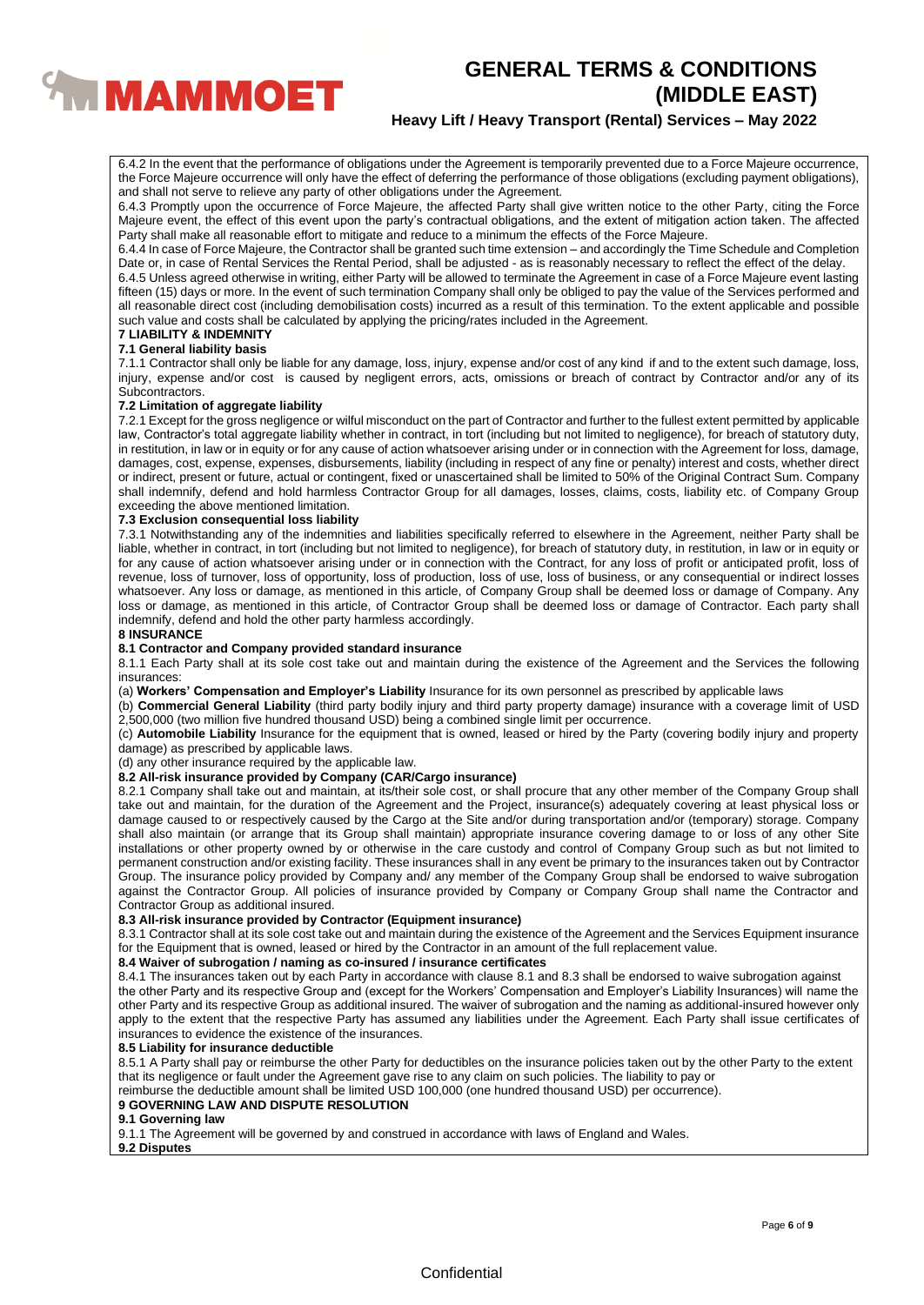

## **Heavy Lift / Heavy Transport (Rental) Services – May 2022**

9.2.1 Party may notify the other Party in writing that a Dispute has arisen. The Parties will, in the first instance, attempt to resolve the Dispute by entering into good faith negotiations. If, within thirty (30) days from the date of notification, the Parties do not reach agreement on the resolution of the dispute, each Party may refer such dispute to arbitration as set out in clause 9.2.2.

9.2.2 All disputes arising out of or in connection with the Agreement that are not resolved in accordance via good faith negotiations in accordance with clause 9.2.1 shall be finally settled under Dubai International Arbitration Centre Rules applicable by one or more arbitrators appointed in accordance with the said Rules. The seat, or legal place of arbitration shall be the Dubai.<br>9.2.3 Motwithstanding the above a Party shall be at liberty to approach civil courts having jurisdiction

Notwithstanding the above a Party shall be at liberty to approach civil courts having jurisdiction on the subject matter for payment orders or attachment orders against other Party on account of the due undisputed/ acknowledged payments or the quasi civil or criminal court on matters related to negotiable instruments pursuant to the Agreement, without an arbitration award. The Court's Jurisdiction to issue a payment order or attachment orders or initiating action against other party shall not be limited pursuant to 9.2.1 and 9.2.2

#### **10 MISCELLANEOUS**

#### **10.1 Notices**

10.1.1 All notices, demands, claims or other communication under the Agreement to the Parties shall be in the English language and shall be considered to have been duly given or made when delivered in writing by registered mail, email or a courier to the Party and addressed to the person(s) and address(es) specified in or pursuant to the Agreement or, in the absence thereof, when delivered via courier to the Party's registered office address or another address specified by the receiving Party in writing.

#### **10.2 Business ethics and anti-bribery**

10.2.1 Each Party agrees, in its performance of its obligations under the Agreement, to comply, and to cause its affiliated companies to comply, with all applicable laws, including any and all international rules and regulations related to bribery issues (such as but not limited to *Chapter VII 'Combatting Bribery, Bribe Solicitation and Extortion', Article 1 of the OECD Guidelines for Multinational Enterprises*) and EU and U.S. Trade Sanctions and Export Control Laws.

10.2.2 Neither Party shall knowingly take any action that would cause the other Party to be in violation of any applicable laws. Further, each Party shall immediately notify the other Party if such Party has any information or suspicion that there may be a violation of any applicable laws in connection with the performance of activities under the Agreement.

#### **10.3 Intellectual Property**

10.3.1 All documentation is and will remain the property of the Party that has supplied it to the other Party.

10.3.2 All intellectual property rights related to information and/or documents provided in relation to the Project or Services and as may be further defined in the Agreement Particulars ('**Intellectual Property**'), if any, are and will remain vested in the Party that has supplied the documents and/or information to the other Party.

10.3.3 Any concept, product, process (patentable or otherwise), copyrightable material (including without limitation documents, specifications, calculations, maps, sketches, notes, reports, data, models, samples, drawings, designs, videos and electronic software) or other information first conceived, reduced to practice or created by any member of Contractor Group in the performance of the Services (and with respect to any subcontractors, their respective scope) under this Agreement (collectively, 'Work Product') shall be the property of the Contractor. Title shall have passed principally upon the earliest of conception, reduction to practice or creation, as applicable, whether or not delivered to the Contractor at the time of conception, reduction to practice or creation.

10.3.4 Each Party shall indemnify, protect, defend and hold harmless the other Party for any and all damages, losses, claims, actions or proceedings arising out of any patent infringement by that Party and in relation to the Services, including but not limited to reimbursement of royalties or similar charges paid by the other Party.

## **10.4 Confidential Information**

10.4.1 '**Confidential Information**' shall mean any and all information disclosed (whether orally, in writing or by any other means) by the disclosing Party to the receiving Party, whether before or for a period of 5 years after the date of the Agreement, whether marked confidential or by its nature to be reasonably deemed confidential, including but not limited to information relating to that Party's operations, processes, plans or intentions, production information, know-how, copyrights, design rights, trade secrets, market opportunities, business affairs, but shall not include any part of such information which:

(a) is in or comes into the public domain in any way without breach of the Agreement by a receiving Party or any person to whom it makes disclosure; or

(b) the receiving Party can show:

(i) was in its possession or known to it by being in its use or being recorded in its files prior to receipt from the disclosing Party and was not acquired by the receiving Party from the disclosing Party under an obligation of confidence; or

(ii) to have been independently developed by the receiving Party without recourse to the Confidential Information; or

(iii) the receiving Party obtains or has available from a source other than the disclosing Party without breach by the receiving Party or such source of any obligation of confidentiality or non-use.

10.4.2 In relation to Confidential Information received from the other Party or from a third party on behalf of the other Party, the disclosing Party and the receiving Party agree as follows:

(i) To treat the Confidential Information in confidence and to use it only for the purpose of the Agreement and performance of Services provided hereunder;

(ii) Not to copy or write down any part of the Confidential Information except as is reasonably necessary for the for the purpose of the Agreement and performance of Services provided hereunder;

(iii) To disclose the Confidential Information only to its directors, officers and employees (including directors, officers and employees of the receiving Party's Group) that need to know the Confidential Information for the purpose of the Agreement and performance of Services provided hereunder;

(iv) To treat the Confidential Information with the same degree of care and with sufficient protection from unauthorised disclosure as the receiving Party uses to maintain its own confidential or proprietary information.

10.4.3 Subject to applicable data preservation law, at the request of the disclosing Party the receiving Party shall promptly return all documents, materials and records and all copies of the Confidential Information to the disclosing Party and permanently delete any such Confidential Information from any electronic storage media or memory;

10.4.4 Notwithstanding the foregoing, each Party may disclose Confidential Information to the extent required by law or court order, provided that the originally disclosing Party receives written advance notice of the requested disclosure promptly and has a reasonable opportunity to object to the disclosure and seek a protective order prior to the receiving party making such disclosure. The obligations of this paragraph 10.4 shall survive the termination of the Agreement.

**10.5 No assignment / transfer**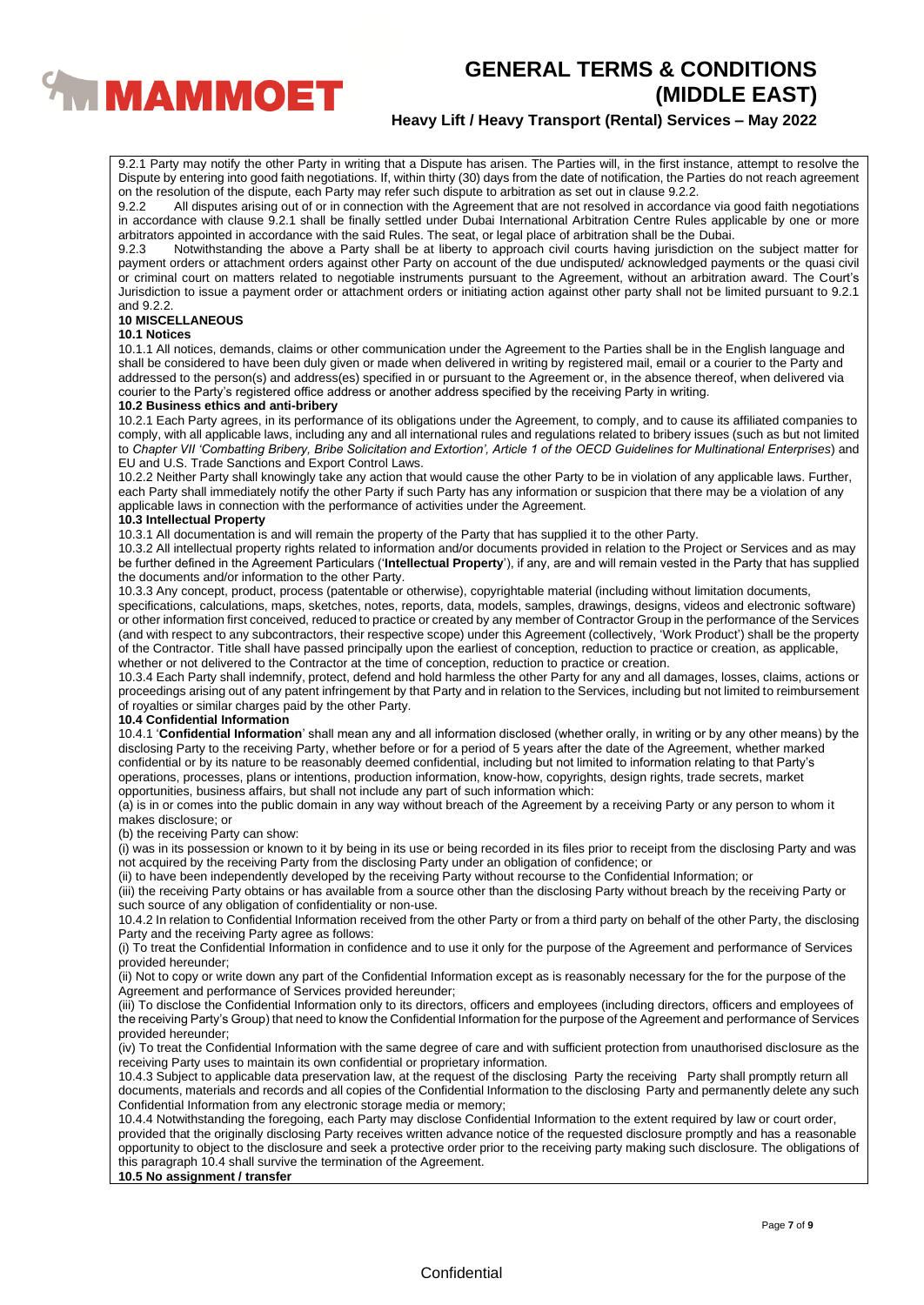

## **Heavy Lift / Heavy Transport (Rental) Services – May 2022**

10.5.1 The Agreement shall be binding upon and inure to the benefit of the parties hereto and their respective permitted successors and assigns. No party shall have the right to assign, transfer, pledge, encumber or otherwise affect its obligations and rights under the Agreement (hereafter, collectively, '**Assign**') without the written consent of the other party, which may be granted or withheld in its sole discretion.

10.5.2 Any attempt by any of the parties to assign any of its obligations and rights hereunder, without such consent, shall be void and without effect and shall not affect its obligations under the Agreement.

### **10.6 Entire agreement**

10.6.1 The Agreement constitutes the entire agreement and understanding of the Parties and supersedes all prior written or oral agreements or understandings with respect to the subject matter hereof.

#### **10.7 Partial invalidity**

If any term, covenant, condition, or provision of the Agreement or the application thereof to any person or circumstance shall to any extent be invalid or unenforceable, the remainder of the Agreement or application of such term or provision to persons or circumstances other than those as to which it is held to be invalid or unenforceable shall not be affected thereby and each term, covenant, condition, or provision of the Agreement shall be valid and shall be enforceable to the fullest extent permitted by law.

#### **PART IV – RENTAL SPECIAL CONDITIONS**

## **1 EQUIPMENT RENTAL SPECIFIC CONDITIONS**

#### **1.1 Condition of Equipment upon delivery and return**

1.1.1 Upon delivery, the Equipment will be of good quality, in good working order, properly serviced and in good maintenance, free of defects and fit to operate within its Specifications and Capacity.

1.1.2 Parties will jointly inspect the condition of the Equipment immediately upon delivery on Site after which a written inspection report will be confirmed between Parties in writing. Any visible defects must be reported to Contractor during the inspection, failing which Company shall be deemed to have received the Equipment without any visible defects.

1.1.3 Company shall return the Equipment in the same condition that existed at the time of delivery to Company, ordinary wear and tear Excepted, failing which Company shall compensate Contractor for all reasonable costs or damages incurred due to non-compliance with this clause 1.1.3

#### **1.2 Equipment use**

1.2.1 Company may only use the Equipment on the Site and in accordance with the Equipment Specifications and Capacity and (if provided by Company) only by use of properly qualified and trained personnel.

1.2.2 Company may not in any way rent or sub-rent the Equipment and/or grant any rights, of whatever nature, to or in the Equipment to any Third Party or any other member of Company Group.

#### **1.3 Equipment ownership rights**

1.3.1 Contractor retains all ownership rights in the Equipment and Company shall not take any action inconsistent with the Contractor's ownership of the Equipment, including any sale, transfer, modification, or encumbrance thereof or any attempt to take any such actions. Company shall give Contractor immediate written notice as soon as it becomes aware that any piece of Equipment may be - or has actually been - seized or shall/has become affected by similar measures, (to be) taken by any party.

1.3.2 Contractor is entitled at all times to replace Equipment (pieces) provided the replacement Equipment is of equal or better quality and further provided that such replacement shall not materially (adversely) impact Company's work schedule.

#### **1.4 Mobilization and demobilization**

1.4.1 Unless specified otherwise in the Agreement Particulars, Contractor shall, at Company's cost as specified in the Agreement Particulars be responsible for mobilisation and demobilisation of the Equipment.

1.4.2 If and to the extent mobilisation and/or demobilisation is carried out by Company Group, Company shall at the end of the Rental Period (or extension thereof), or immediately upon the termination of the Rental Period if that is earlier, return the Equipment to the delivery location or any other location as directed by Contractor.

### **1.5 Consumables, maintenance and repair**

1.5.1Unless otherwise agreed in the Agreement Particulars:

(a) The Rental Rates and Contract Sum exclude consumables such as water, power, electricity, gas-oil, lubricants and/or temporary nuts and bolts, and the supply of such items is all solely Company's responsibility (at its own cost).

(b) Contractor shall perform the non-regular maintenance and repair of the Equipment. Company may not, without prior permission in writing from Contractor, perform any non-regular maintenance and repair of the Equipment.

(c) Company shall bear the costs of all repair and/or maintenance of Equipment needed during the Rental Period and until redelivery to Contractor, including but not limited to costs of labour, materials, travelling expenses and transportation costs, unless the repair or maintenance is due to negligent acts and/or omissions by the Personnel (provided by Contractor) or due to internal defects in the Equipment, regardless if during use or during return.

#### **1.6 Liability and indemnity**

1.6.1 Company shall be liable for any damage, loss, injury, expense and/or cost of any kind if and to the extent such damage, loss, injury, expense and/or cost is caused by negligent errors, acts, omissions or breach of contract by Company and/or any of its Subcontractors. **1.7 Insurance**

1.7.1 Company shall at its sole cost take out and maintain during the Rental Period, for the Equipment that is leased or hired by the Company, all risk insurance in an amount of the full replacement value. The insurance shall name Contractor as loss payee, be endorsed to waiver subrogation against the Contractor Group and name the Contractor Group as additional insured. The Company shall issue a certificate of insurances to evidence the existence of the insurance.

#### **2 PERSONNEL RENTAL SPECIFIC CONDITIONS**

#### **2.1 Personnel – Company provided**

2.1.1If and to the extent operation of the Equipment will be undertaken by Company Group, Company shall ensure that the personnel operating the Equipment is fully qualified, licensed and skilled to do so. Company shall indemnify and hold harmless Contractor Group from claims, liabilities, costs, damages and expenses of every kind and nature resulting from all acts and omissions of such personnel, whether employed by Company or not.

#### **2.2 Personnel – Contractor provided**

2.2.1 If and to the extent operation of the Equipment will be undertaken by Personnel, Contractor shall ensure that the Personnel is fully qualified, licensed and skilled to do so. Such Personnel shall however at all times be deemed borrowed servants and shall perform any work under the supervision, direction and control and on behalf of Company. Contractor's responsibility is explicitly limited to

### **Confidential**